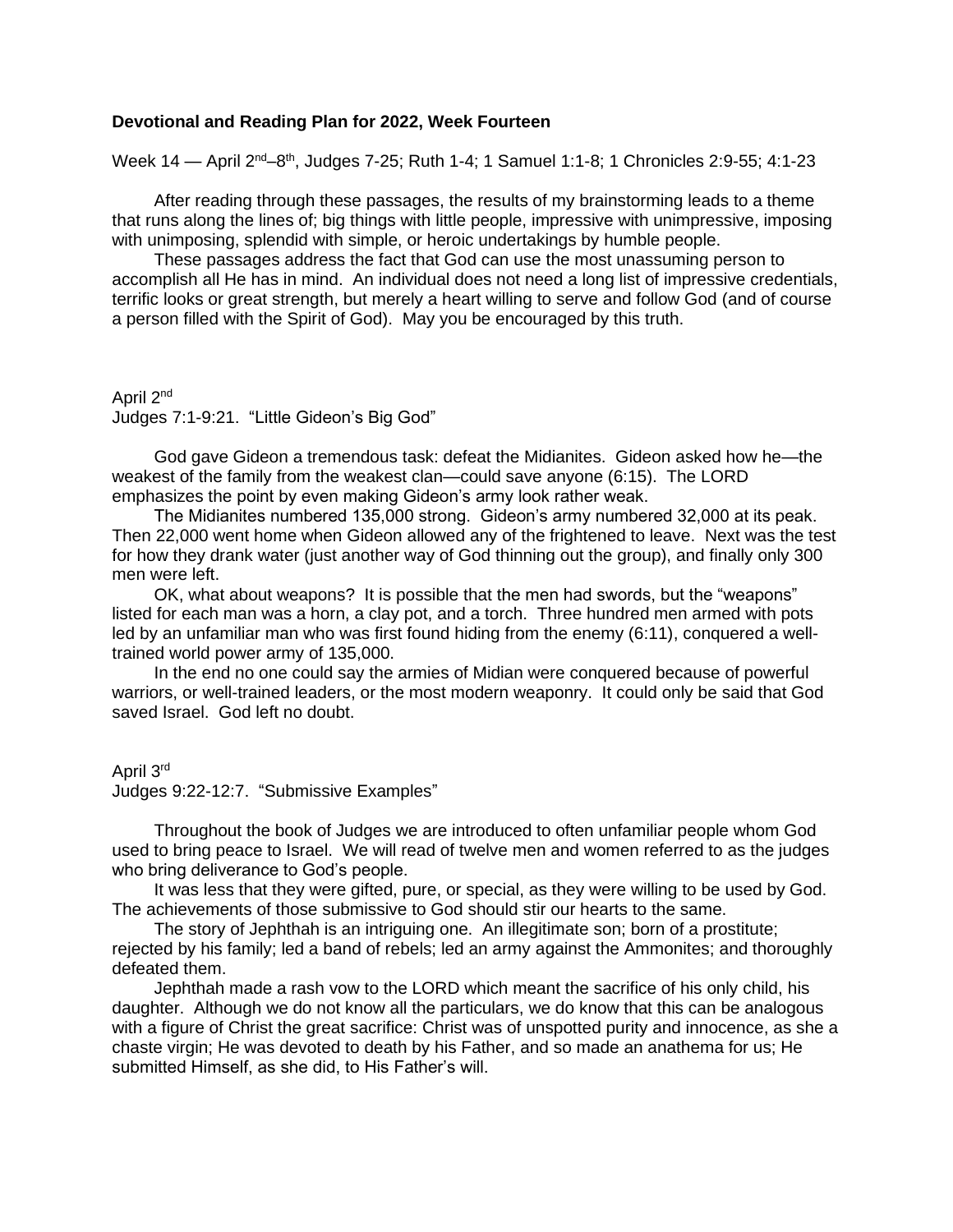## April 4<sup>th</sup> Judges 12:8-15:20. "Potential"

Here is the story of a man known for his astounding strength, yet, in the same breath also known for his weaknesses. He battled pride and sensuality; he broke his vow and God's laws; he trusted the wrong people; and did not use his gifts and abilities wisely. He was not the wisest of men, but God used him to accomplish His purpose.

Samson had a miraculous start to life and tremendous potential. There is indeed a long list of things he could have done better. I know that the same was said of my life at times. Perhaps the same was said of you. As disheartening as this story could be to us, we could look at it another way: God can use a person of faith in spite of his or her weaknesses.

I don't know about you, but I find that encouraging. God can use me now, as I am. Paul declared, "I have not reached perfection. But I keep working toward that day when I will finally be all that Christ Jesus saved me for and wants me to be" (Phil. 3:12).

# April 5<sup>th</sup>

Judges 16-18. "Finishing Well"

Samson's life did not seem to start or continue as one characterized by faith. To the contrary, he seemed to be self-absorbed and only concerned with the present. Eventually, his choices caught up with him and Samson found himself blind, in chains, pushing the wheel to grind grain in Gaza, the same place he had amazingly carried off the city's gates.

We don't know exactly how long he was enslaved, but obviously long enough for his hair to grow back, and yet more importantly long enough for him to do some serious thinking. I am sure he thought through his life, the choices he made, and the opportunities God had set before him to serve Him and help His people.

The Philistines falsely assumed their god and their power was in charge as they mocked Samson (16:24). Samson prayed to God. God heard and answered. God never leaves us. In his final victory Samson destroyed more enemies than he had in his entire lifetime. Samson finished well. Samson's faith was chronicled with others in the "Hall of Faith" section of Hebrews 11 (v. 32).

## April 6<sup>th</sup>

Judges 19-21. "Think BEFORE It Is Done"

Here is something to consider. Imagine attending a marriage enrichment seminar and the speaker asks each person to list as many people as they can that would be affected by your having an extramarital affair.

Whether you've thought it through or not, you could literally affect the lives of hundreds in the present and future if you chose to commit adultery.

Sin is not a private affair. Your sin (any sin) will affect others. The passage today is a strong reminder of that fact.

This sin should have been dealt with appropriately and promptly, but it was not. Instead it escalated into a tribal war. In the end, 65,000 soldiers lay dead, and women and children from the surrounding towns in addition to that.

The principle of poor choices affecting many is true of us as well. Unfortunately, we don't often think things through very well in advance. Yet that is what the truly mature thinker does. Maturity is the ability to weigh the consequences before the action. And if the actions are immoral, remember the consequences may be immeasurable.